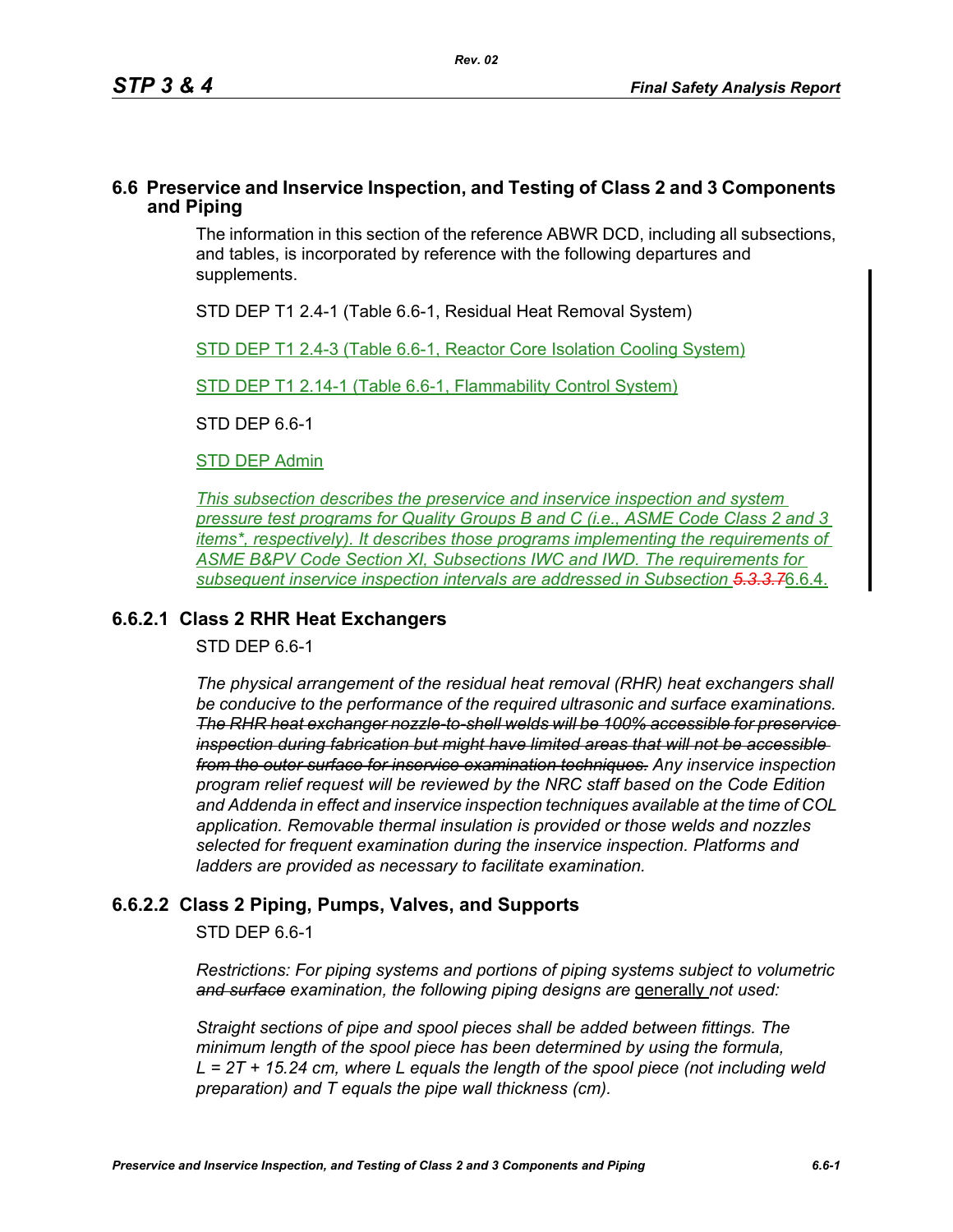Where less than the minimum straight section length is used, an evaluation is performed to demonstrate that sufficient access exists to perform the required examinations.

# **6.6.9 COL License Information**

# **6.6.9.1 PSI and ISI Program Plan**

The following site-specific supplement addresses COL License Information Item 6.10.

STPNOC will prepare a comprehensive plant-specific PSI and ISI program plan. This plan is outlined in reference ABWR DCD Section 6.6 for Class 2 and 3 components and in reference ABWR DCD Section 5.2 for Class 1 components. This plan will be submitted to the NRC at least 12 months prior to commercial power operation for the respective unit, based on the final as-built plant configuration, addressing specific welds, bolting, pipe supports, etc. There will be a separate plan for Unit 3 and for Unit 4. (COM 6.6-1)

The initial inservice examinations conducted during the first 120 months of operation will comply, to the extent practical, with the requirements of the ASME B&PV Code Section XI Edition and Addenda incorporated by reference in 10 CFR 50.55a(b) on the date 12 months prior to the date of issuance of the operating license, subject to modifications listed by the reference sections.

The inservice examinations conducted throughout the service life of the plant will comply, to the extent practical, with the requirements of the ASME B&PV Code Section XI Edition and Addenda incorporated by reference in 10 CFR 50.55a(b) 12 months prior to the start of the inspection interval, subject to limitations listed by the reference sections.

#### **6.6.9.2 Access Requirement**

The following standard supplement addresses COL License Information Item 6.11.

The plans for NDE during design and construction are incorporated in order to meet all access requirements of the regulations, per IWC 2500 and IWD 2500 (Subsection 6.6.2). As an integral part of the design process, the access requirements are incorporated in the applicable specifications.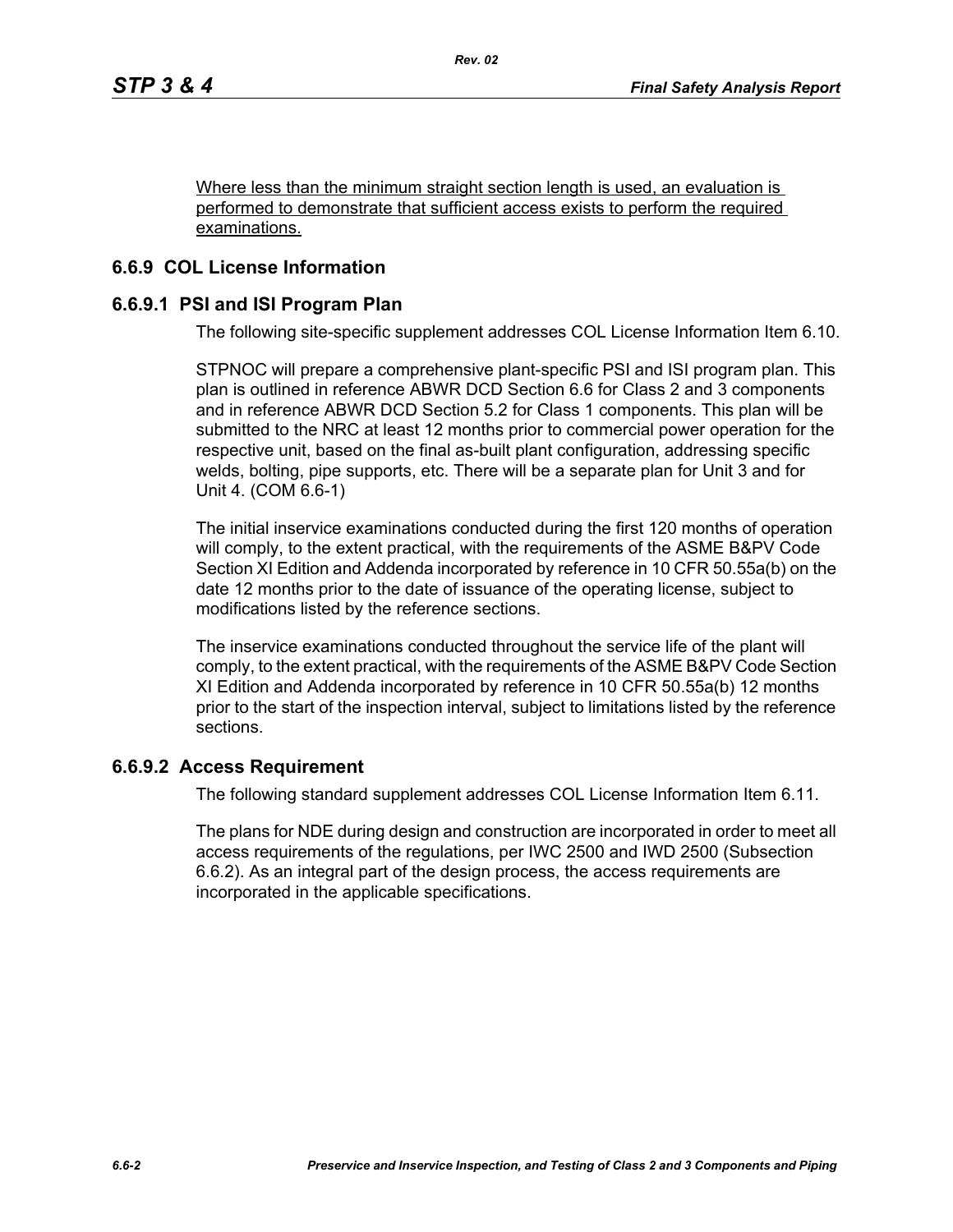| e<br><b>T49</b><br>Piping from valves F006A & B up to and-<br>Flammability-<br>Figure 6.2<br>including the recombiner skids A & B<br><b>Control</b><br>40<br>External Surfaces (Note 7) VT-2<br>All pressure retaining components and piping<br>$\overline{P}$<br>$\overline{P}$<br>Welds (Note 8)<br>Integral attachments<br><b>Piping and Component Supports</b><br>FA<br>Supports (Note 6)<br>All Class C piping 20A, 25A, 50A, 80A and 100A Figure 6.2-<br>Exempted per-<br>HWD-1220<br>40<br>in diameter, i.e.:<br>- drain lines<br>test connections<br>SRV discharge line<br>instrument lines | $&+3$<br>$&+3$ |
|-----------------------------------------------------------------------------------------------------------------------------------------------------------------------------------------------------------------------------------------------------------------------------------------------------------------------------------------------------------------------------------------------------------------------------------------------------------------------------------------------------------------------------------------------------------------------------------------------------|----------------|
|                                                                                                                                                                                                                                                                                                                                                                                                                                                                                                                                                                                                     |                |
|                                                                                                                                                                                                                                                                                                                                                                                                                                                                                                                                                                                                     |                |
|                                                                                                                                                                                                                                                                                                                                                                                                                                                                                                                                                                                                     |                |
|                                                                                                                                                                                                                                                                                                                                                                                                                                                                                                                                                                                                     |                |
| small process lines<br>- and ete.                                                                                                                                                                                                                                                                                                                                                                                                                                                                                                                                                                   |                |
| $\overline{P}$<br>External Surfaces (Note 7) VT-2<br>All pressure retaining components and piping                                                                                                                                                                                                                                                                                                                                                                                                                                                                                                   |                |
| Welds (Note 8)<br>Integral attachments<br>$\overline{P}$                                                                                                                                                                                                                                                                                                                                                                                                                                                                                                                                            | $&+3$          |
| <b>Piping and Component Supports</b><br>FA<br>Supports (Note 6)                                                                                                                                                                                                                                                                                                                                                                                                                                                                                                                                     | $&+3$          |

*Rev. 02*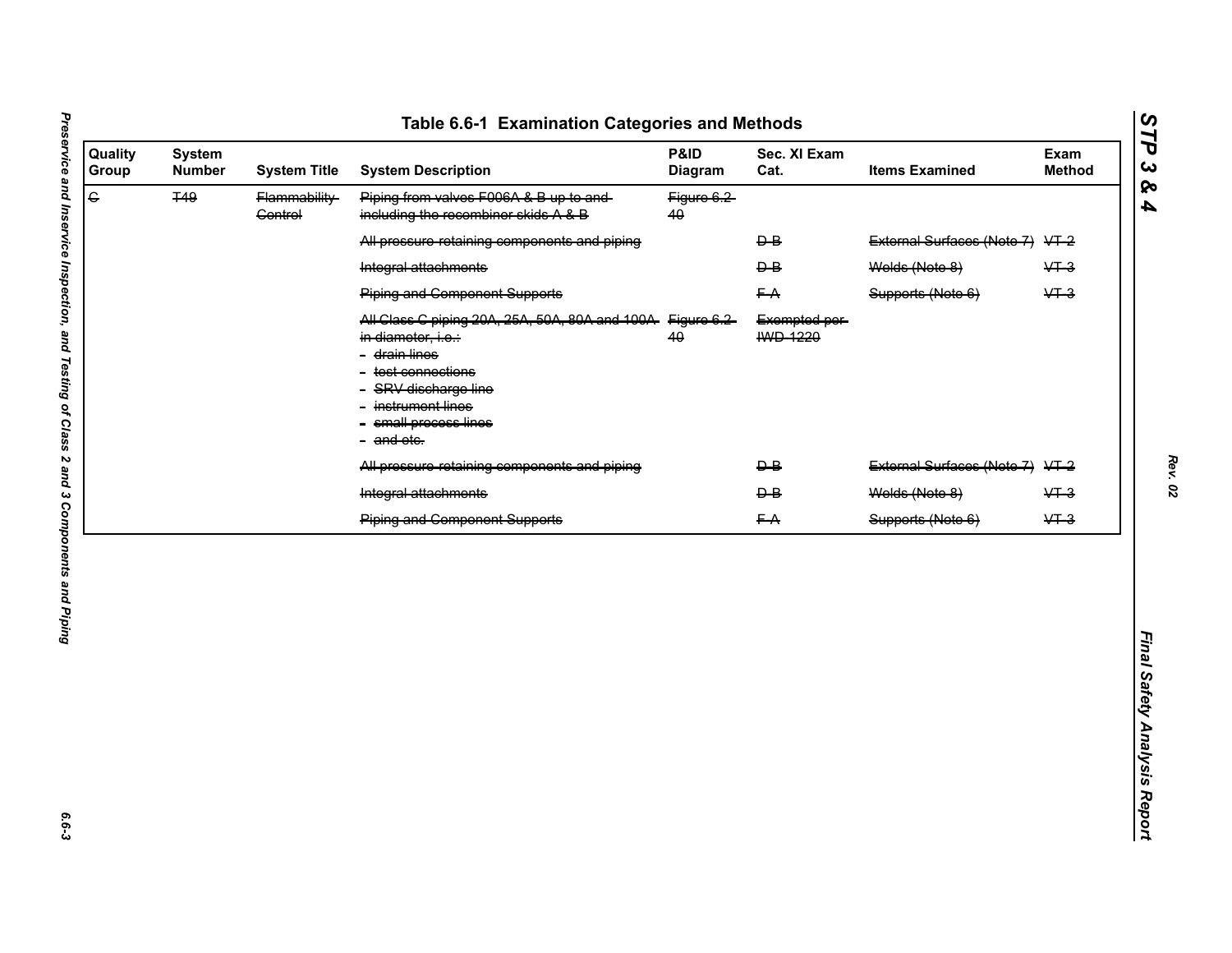| с |  |
|---|--|
| ٦ |  |
|   |  |
|   |  |
|   |  |

| B<br>E11<br><b>RHR</b><br>150A-RHR-022 Piping<br>$C-C$<br>Welds (Note 3)<br>Integral attachments<br>All pressure-retaining components and piping<br>$C-H$<br>External surfaces (Note 5)<br>$F-A$<br>Piping and component supports<br>Supports (Note 6)<br>Figure 5.4-<br>Fuel pool suction lines to RHR from valves<br>$F016B$ & G F016A, B & C up to and including<br>10 sh. 2<br>connection to the shutdown cooling suction lines<br>of RHR $\overline{B}$ & $\overline{G}$ A, B & C<br>$C-F-2$<br>300A-RHR-215 Piping<br>Welds (Note 1)<br>300A-RHR-114 Piping<br>300A-RHR-099 Piping<br>$C-C$<br>Integral attachments<br>Welds (Note 3)<br>$C-H$<br>All pressure-retaining components and piping<br>External surfaces (Note 5) | MT<br>$VT-2$<br>$VT-3$<br>UT, MT<br>MT<br>$VT-2$<br>$F-A$<br>Piping and component supports<br>Supports (Note 6)<br>$VT-3$ | <b>System</b><br><b>Number</b> | <b>System Title</b> | <b>System Description</b> | P&ID<br><b>Diagram</b> | Sec. XI Exam<br>Cat. | <b>Items Examined</b> | Exam<br><b>Method</b> |
|------------------------------------------------------------------------------------------------------------------------------------------------------------------------------------------------------------------------------------------------------------------------------------------------------------------------------------------------------------------------------------------------------------------------------------------------------------------------------------------------------------------------------------------------------------------------------------------------------------------------------------------------------------------------------------------------------------------------------------|---------------------------------------------------------------------------------------------------------------------------|--------------------------------|---------------------|---------------------------|------------------------|----------------------|-----------------------|-----------------------|
|                                                                                                                                                                                                                                                                                                                                                                                                                                                                                                                                                                                                                                                                                                                                    |                                                                                                                           |                                |                     |                           |                        |                      |                       |                       |
|                                                                                                                                                                                                                                                                                                                                                                                                                                                                                                                                                                                                                                                                                                                                    |                                                                                                                           |                                |                     |                           |                        |                      |                       |                       |
|                                                                                                                                                                                                                                                                                                                                                                                                                                                                                                                                                                                                                                                                                                                                    |                                                                                                                           |                                |                     |                           |                        |                      |                       |                       |
|                                                                                                                                                                                                                                                                                                                                                                                                                                                                                                                                                                                                                                                                                                                                    |                                                                                                                           |                                |                     |                           |                        |                      |                       |                       |
|                                                                                                                                                                                                                                                                                                                                                                                                                                                                                                                                                                                                                                                                                                                                    |                                                                                                                           |                                |                     |                           |                        |                      |                       |                       |
|                                                                                                                                                                                                                                                                                                                                                                                                                                                                                                                                                                                                                                                                                                                                    |                                                                                                                           |                                |                     |                           |                        |                      |                       |                       |
|                                                                                                                                                                                                                                                                                                                                                                                                                                                                                                                                                                                                                                                                                                                                    |                                                                                                                           |                                |                     |                           |                        |                      |                       |                       |
|                                                                                                                                                                                                                                                                                                                                                                                                                                                                                                                                                                                                                                                                                                                                    |                                                                                                                           |                                |                     |                           |                        |                      |                       |                       |
|                                                                                                                                                                                                                                                                                                                                                                                                                                                                                                                                                                                                                                                                                                                                    |                                                                                                                           |                                |                     |                           |                        |                      |                       |                       |
|                                                                                                                                                                                                                                                                                                                                                                                                                                                                                                                                                                                                                                                                                                                                    |                                                                                                                           |                                |                     |                           |                        |                      |                       |                       |
|                                                                                                                                                                                                                                                                                                                                                                                                                                                                                                                                                                                                                                                                                                                                    |                                                                                                                           |                                |                     |                           |                        |                      |                       |                       |
|                                                                                                                                                                                                                                                                                                                                                                                                                                                                                                                                                                                                                                                                                                                                    |                                                                                                                           |                                |                     |                           |                        |                      |                       |                       |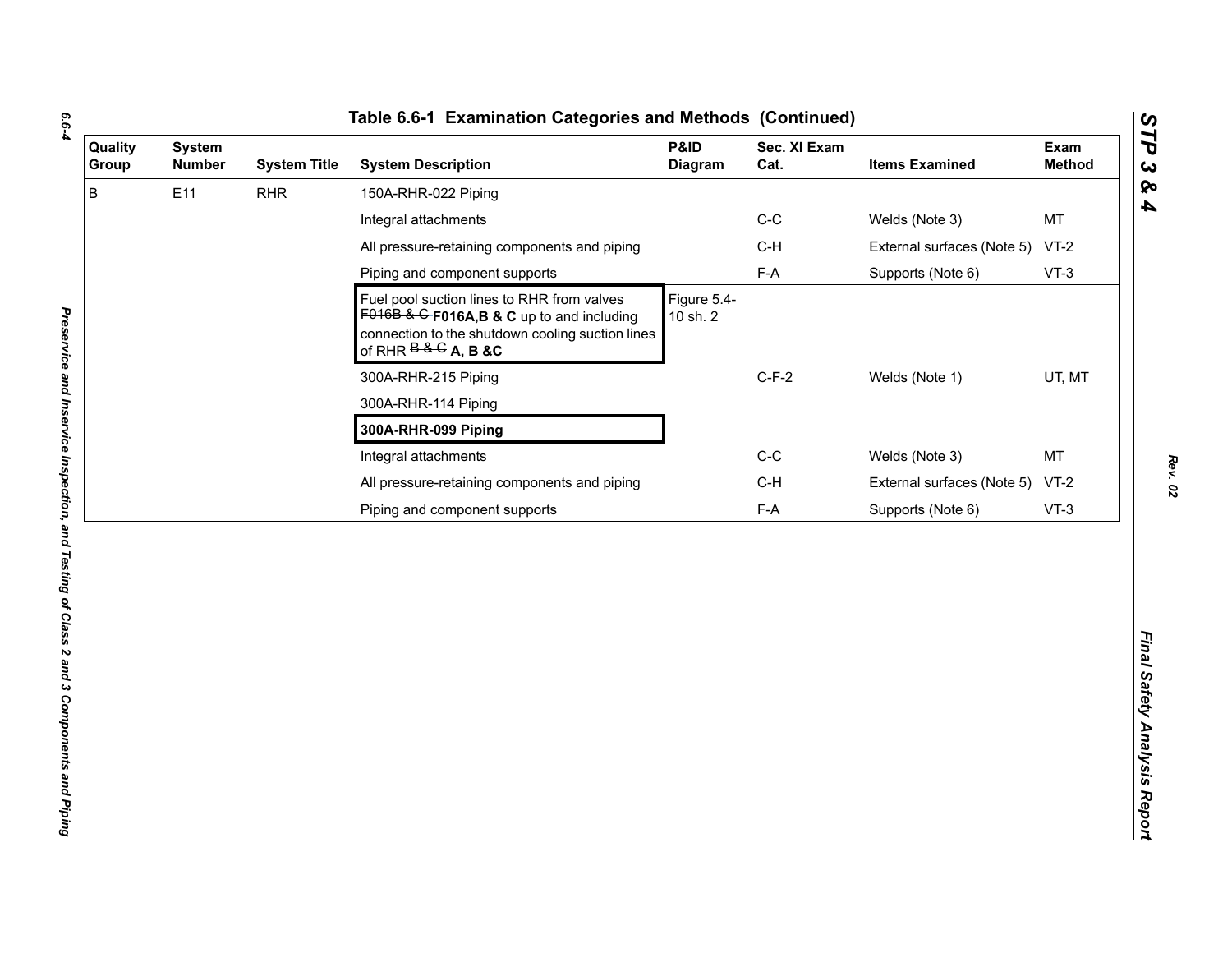| Quality<br>Group | <b>System</b><br><b>Number</b> | <b>System Title</b> | <b>System Description</b>                                                                                                                                                                                                                                                                                                              | P&ID<br><b>Diagram</b>                    | Sec. XI Exam<br>Cat.              | <b>Items Examined</b>           | Exam<br><b>Method</b> |
|------------------|--------------------------------|---------------------|----------------------------------------------------------------------------------------------------------------------------------------------------------------------------------------------------------------------------------------------------------------------------------------------------------------------------------------|-------------------------------------------|-----------------------------------|---------------------------------|-----------------------|
| B                | E11                            | <b>RHR</b>          | Fuel pool return lines from drywell spray line<br>header up to and including valves F015B & C-<br>F015 A, B & C                                                                                                                                                                                                                        | Figure 5.4-<br>10 sh. 5, 7<br>sh. 3,5 & 7 |                                   |                                 |                       |
|                  |                                |                     | 300A-RHR-214 Piping                                                                                                                                                                                                                                                                                                                    |                                           | $C-F-2$                           | Welds (Note 1)                  | UT-MT                 |
|                  |                                |                     | 300A-RHR-113 Piping                                                                                                                                                                                                                                                                                                                    |                                           |                                   |                                 |                       |
|                  |                                |                     | 300A-RHR-099 Piping                                                                                                                                                                                                                                                                                                                    |                                           |                                   |                                 |                       |
|                  |                                |                     | Integral attachments                                                                                                                                                                                                                                                                                                                   |                                           | $C-C$                             | Welds (Note 3)                  | MT                    |
|                  |                                |                     | All pressure-retaining components and piping                                                                                                                                                                                                                                                                                           |                                           | $C-H$                             | External surfaces (Note 5) VT-2 |                       |
|                  |                                |                     | Piping and component supports                                                                                                                                                                                                                                                                                                          |                                           | F-A                               | Supports (Note 6)               | $VT-3$                |
|                  |                                |                     | All class B piping 20A, 25A, 40A, 50A and 100A Figure 5.4-<br>in diameter, i.e.:<br>- drain lines<br>- vent lines<br>- makeup lines for water leg seal including<br>fill pump<br>- minimum flow bypass lines<br>- instrument lines<br>sampling lines<br>- wetwell spray lines<br>SRV discharge lines<br>equalizing lines<br>- and etc. | 10 sh. 2-6                                | Exempted per<br>IWC 1221 (a), (c) |                                 |                       |
|                  |                                |                     |                                                                                                                                                                                                                                                                                                                                        |                                           |                                   |                                 |                       |

*Rev. 02*

*Preservice and Inservice Inspection, and Testing of Class 2 and 3 Components and Piping 6.6-5*  $6.6 - 5$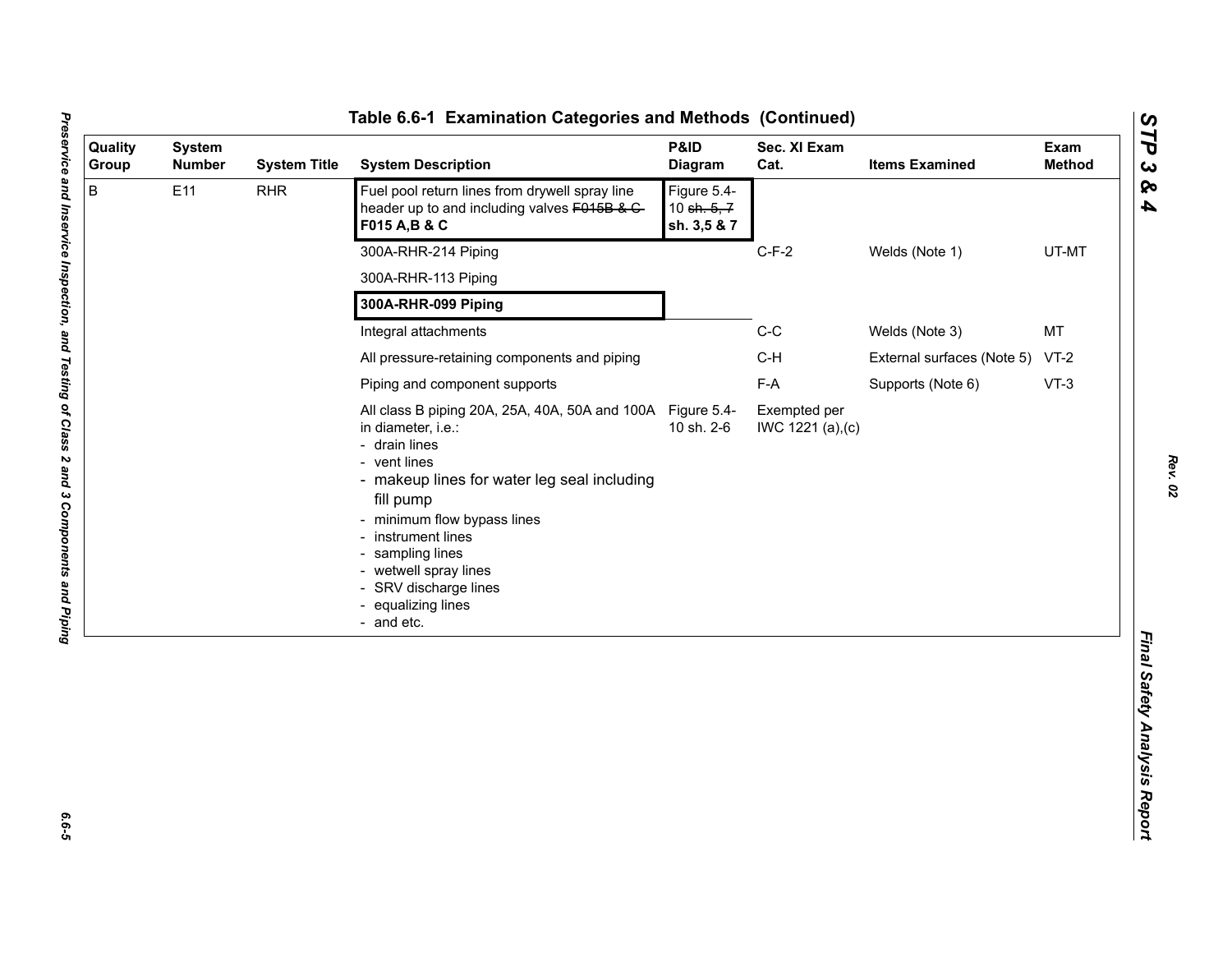| <b>Quality</b><br>Group  | <b>System</b><br><b>Number</b> | <b>System Title</b> | <b>System Description</b>                                                                                                                                                                                                                                                                                                                                                              | P&ID<br>Diagram             | Sec. XI Exam<br>Cat.                        | <b>Items Examined</b>      | Exam<br><b>Method</b> |
|--------------------------|--------------------------------|---------------------|----------------------------------------------------------------------------------------------------------------------------------------------------------------------------------------------------------------------------------------------------------------------------------------------------------------------------------------------------------------------------------------|-----------------------------|---------------------------------------------|----------------------------|-----------------------|
| $\underline{\mathsf{B}}$ | E51                            | RCIC (Cont.)        | All pressure retaining piping and components                                                                                                                                                                                                                                                                                                                                           |                             | $C-H$                                       | External surfaces (Note 5) | $VT-2$                |
|                          |                                |                     | Piping and component supports                                                                                                                                                                                                                                                                                                                                                          |                             | F-A                                         | Supports (Note 6)          | $VT-3$                |
|                          |                                |                     | All Class B piping 15A, 20A, 25A, 50A and 100A<br><i>in diameter, i.e.:</i><br>cooling water line<br>minimum flow bypass<br>۰<br>test return line<br>-<br>leakoff lines<br>۰<br>vacuum pump discharge line<br>condensate pump discharge line<br>test connections<br>۰<br>makeup line for water leg seal<br>-<br>SRV discharge line<br>-<br>vacuum breaker line<br>-<br><u>and etc.</u> | Figure 5.4-8<br>$sh. 1 - 3$ | Exempted<br>per IWC-1221<br><u>(a), (c)</u> |                            |                       |